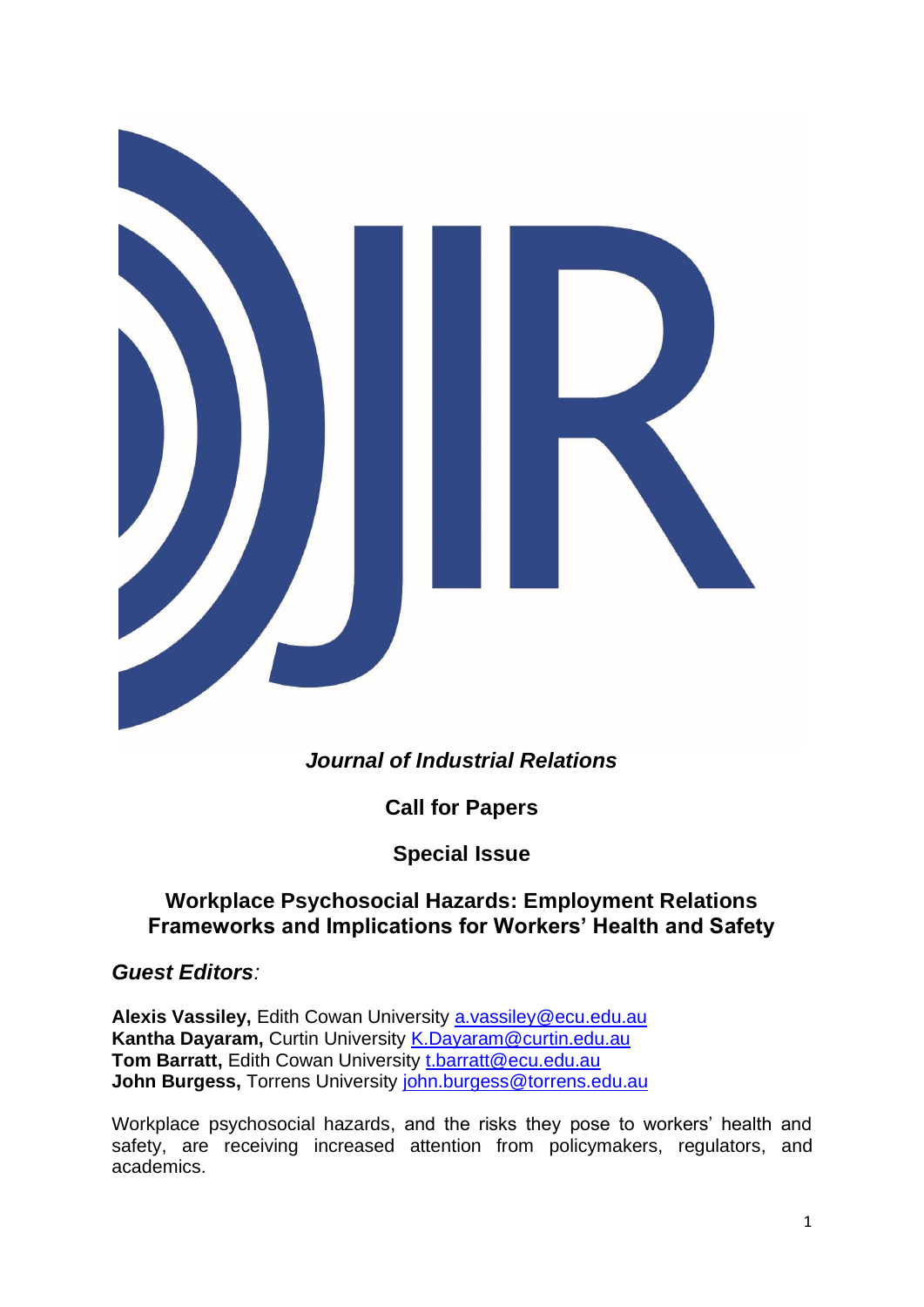The International Labour Organisation (ILO) defines psychosocial factors (hazards) as the "interactions between and among work environment, job content, organizational conditions and workers' capacities, needs, culture, personal extra-job considerations that may, through perceptions and experience, influence health, work performance and job satisfaction" (ILO, 2016: 2). Thirteen psychosocial hazards by Safe Work Australia have been identified which include job demands, bullying and harassment and organisational justice as some of the leading causes of work-related mental illness (Safe Work Australia, 2019).

Work-related stress is determined by psychosocial hazards found in work conditions, work design, labour relations and work organisation (ILO, 2022), and it appears to be increasingly prevalent in workplaces. For instance, while COVID-19 necessitated work from home arrangements (WFH), increased work hours, loneliness/isolation, stress around work/home conflict, and work intensification were reported (ACTU, 2020). For sectors such as engineering, WFH resulted in the blurring of work time boundaries and work-life balance (Hern, 2020), while for regional health care workers, labour demand resulted in work intensification. Although prior studies indicate the negative health effects of blue-collar occupations' long working hours, the increased uptake of WFH amongst white collar occupations have resulted in longer working hours and increased expectations of worker accessibility to meet work demands (Wong et al., 2019; ACTU, 2020). The Australian Productivity Commission's (2020) report on mental health identified workplace bullying as one of the leading causes of workrelated mental stress in Australia.

While in Europe, stress is the second most frequently reported work-related health issue, accounting for approximately 50 – 60 percent of annual lost workdays (ILO, 2022), in Australia the cost of workplace mental ill-health in 2015-2016 was estimated at \$12.8 billion (KPMG, 2018). While organisational psychologists have proposed interventions at the individual or organisational level to address the effects of psychosocial risks, national industrial relations regulations have also introduced measures such as 'stop bullying orders' and expanding the remit of work health and safety legislation with the intention of reducing these risks. Studies pertaining to the effectiveness of the latter, including stakeholder actions, however, are limited.

Workplace psychosocial hazards touch on many aspects of work which have been central to industrial relations scholarship for decades. Despite this, there is a dearth of industrial relations research on the topic.

The shifting regulatory terrain, as evidenced by new codes of practice on Psychosocial Hazards in the Workplace, disruptions to both blue and white-collar work in response to the Covid-19 pandemic and wider trends and increased scholarly attention to the topic of psychosocial risk make this special issue particularly timely.

This special issue aims to generate research and insights on psychosocial hazards and health and safety risks, attempts to mitigate them and their effectiveness from an employment relations perspective. Contributions should conform to JIR's scope of qualitative and multi-method analyses, including theoretically informed case studies and international and comparative papers.

We would welcome contributions which engage with: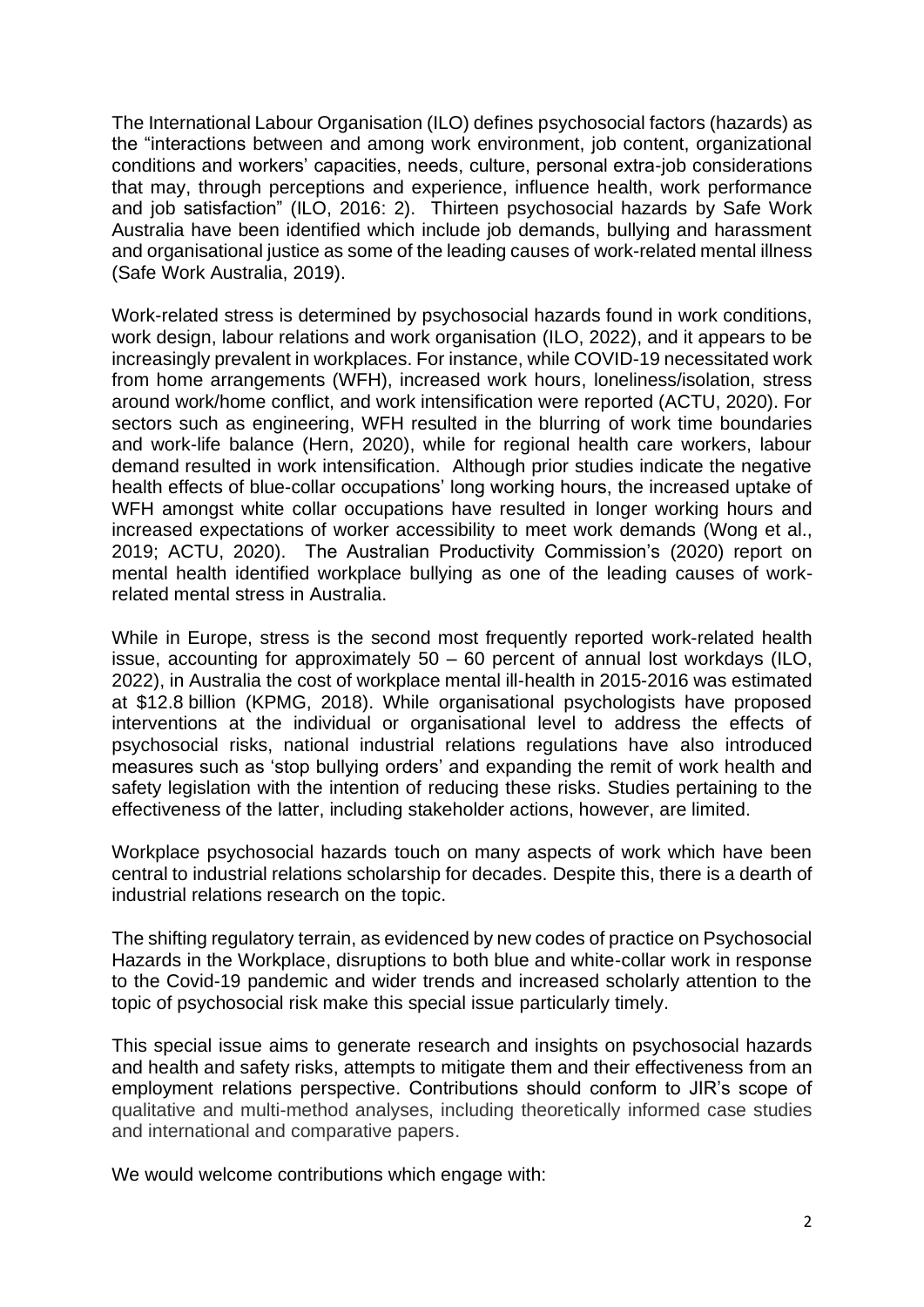- a) structural and antecedental forces at work which precipitate or exacerbate psycho-social risk,
- b) Employee, trade union, employer and employer association responses to psycho-social risks, and the consequences of these responses
- c) How changing workplace practices and locations (including working from home) influences psycho-social risks (in light of, or independent of, the Covid-19 pandemic)
- d) Regulatory impacts and responses in light of changing perspectives on psycho-social risks
- e) Precarious and informal work and psycho-social risk
- f) How the burden of psychosocial hazards falls unevenly across the workforce
- g) Other papers which engage with employment relations theory and psychosocial risk

This is an indicative list, and far from exhaustive. We would welcome other contributions which fall under the general topic area.

### **Timeline:**

Call for Papers is open until 3 February 2023.

Deadline for full papers to be submitted to the JIR for peer review.

Publication date: 2023.

Authors should submit papers in the normal way through the JIR website, and take

care to follow the manuscript instructions available here:

<https://journals.sagepub.com/author-instructions/JIR>

#### **References:**

Australian Council of Trade Unions (2021). Working from Home. Report, Australian Council of Trade Unions. [https://www.actu.org.au/media/1449319/au\\_workingfromhome\\_p1.pdf.](https://www.actu.org.au/media/1449319/au_workingfromhome_p1.pdf)

Australian Productivity Commission (2020) Mental Health Inquiry Report, Volume 1 (95), June 2020. [https://www.pc.gov.au/inquiries/completed/mental-health/report/mental](https://www.pc.gov.au/inquiries/completed/mental-health/report/mental-health.pdf)[health.pdf](https://www.pc.gov.au/inquiries/completed/mental-health/report/mental-health.pdf)

Pega, F et al. (2021) Global, regional, and national burdens of ischemic heart disease and stroke attributable to exposure to long working hours for 194 countries, 2000–2016: A systematic analysis from the WHO/ILO Joint Estimates of the Work-related Burden of Disease and Injury. *Environment International* 154. <https://doi.org/10.1016/j.envint.2021.106595>

ILO (2016) Workplace Stress: A Collective Challenge. Available at [https://www.ilo.org/wcmsp5/groups/public/@ed\\_protect/@protrav/@safework/documents/pu](https://www.ilo.org/wcmsp5/groups/public/@ed_protect/@protrav/@safework/documents/publication/wcms_473267.pdf) [blication/wcms\\_473267.pdf](https://www.ilo.org/wcmsp5/groups/public/@ed_protect/@protrav/@safework/documents/publication/wcms_473267.pdf) (accessed 13 April 2022).

International Labour Organisation (2022) Psychosocial risks and work related stress.